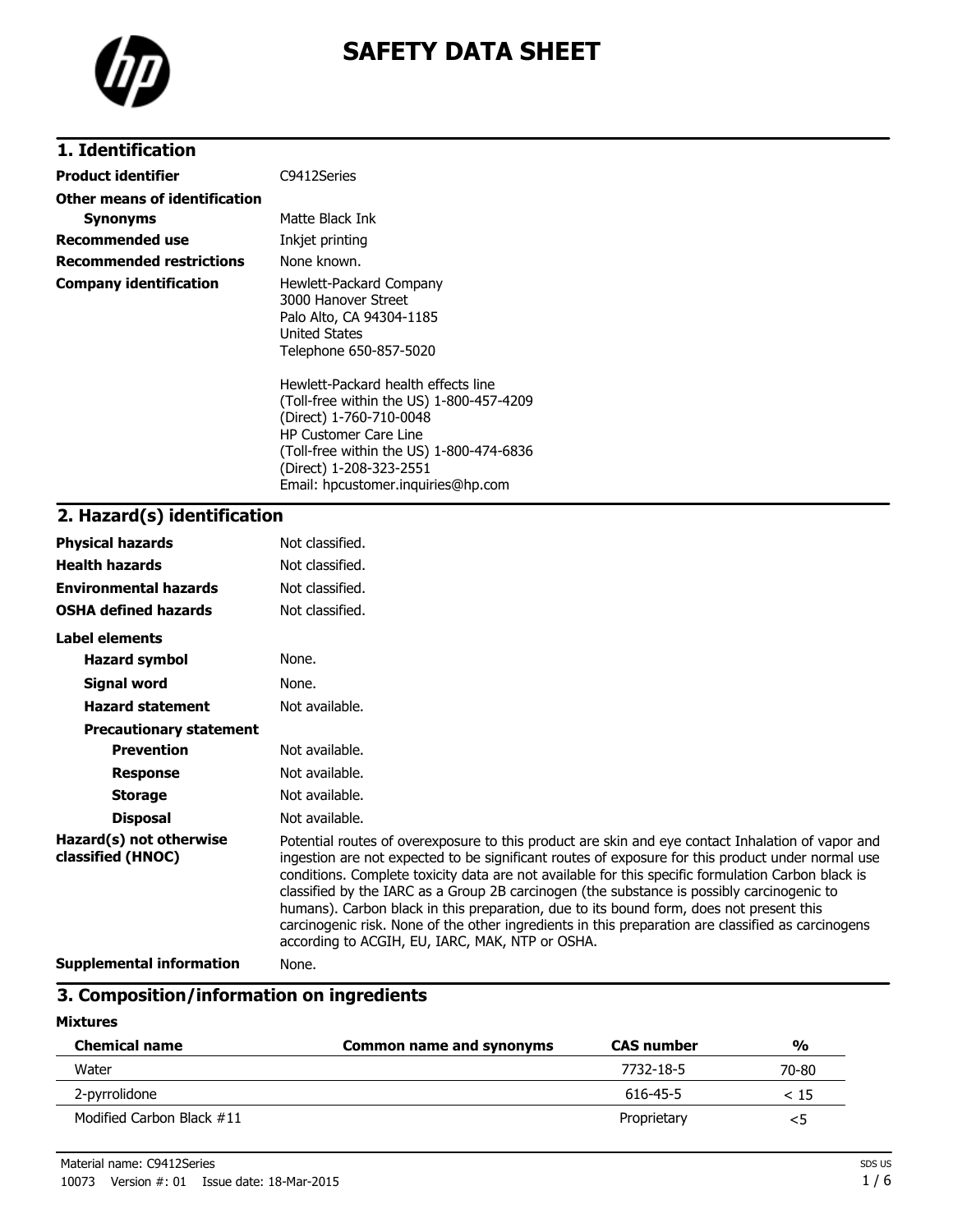| <b>Chemical name</b>                                            | <b>Common name and synonyms</b>                                                                                                                                                                    | <b>CAS number</b> | $\frac{1}{2}$ |
|-----------------------------------------------------------------|----------------------------------------------------------------------------------------------------------------------------------------------------------------------------------------------------|-------------------|---------------|
| Glycerol                                                        |                                                                                                                                                                                                    | $56 - 81 - 5$     | 2.5           |
| <b>Composition comments</b>                                     | This ink supply contains an aqueous ink formulation.<br>This product has been evaluated using criteria specified in 29 CFR 1910.1200 (Hazard<br>Communication Standard).                           |                   |               |
| 4. First-aid measures                                           |                                                                                                                                                                                                    |                   |               |
| <b>Inhalation</b>                                               | Move to fresh air. If symptoms persist, get medical attention.                                                                                                                                     |                   |               |
| <b>Skin contact</b>                                             | Wash affected areas thoroughly with mild soap and water. If irritation persists get medical<br>attention.                                                                                          |                   |               |
| Eye contact                                                     | Do not rub eyes. Immediately flush with large amounts of clean, warm water (low pressure) for at<br>least 15 minutes or until particles are removed. If irritation persists get medical attention. |                   |               |
| <b>Ingestion</b>                                                | If ingestion of a large amount does occur, seek medical attention.                                                                                                                                 |                   |               |
| <b>Most important</b><br>symptoms/effects, acute and<br>delayed | Not available.                                                                                                                                                                                     |                   |               |

## **5. Fire-fighting measures**

| Suitable extinguishing media                                                       | CO2, water, dry chemical, or foam |
|------------------------------------------------------------------------------------|-----------------------------------|
| Unsuitable extinguishing<br>media                                                  | None known.                       |
| <b>Specific hazards arising from</b><br>the chemical                               | Not applicable.                   |
| Special protective equipment Not available.<br>and precautions for<br>firefighters |                                   |
| <b>Specific methods</b>                                                            | None established.                 |

#### **6. Accidental release measures**

| <b>Personal precautions,</b><br>protective equipment and<br>emergency procedures | Wear appropriate personal protective equipment.                                                                                                                              |
|----------------------------------------------------------------------------------|------------------------------------------------------------------------------------------------------------------------------------------------------------------------------|
| <b>Methods and materials for</b><br>containment and cleaning up                  | Dike the spilled material, where this is possible. Absorb with inert absorbent such as dry clay, sand<br>or diatomaceous earth, commercial sorbents, or recover using pumps. |
| <b>Environmental precautions</b>                                                 | Do not let product enter drains. Do not flush into surface water or sanitary sewer system.                                                                                   |
| 7 Handling and ctorago                                                           |                                                                                                                                                                              |

## **7. Handling and storage**

| Precautions for safe handling                                      | Avoid contact with skin, eyes and clothing.                               |
|--------------------------------------------------------------------|---------------------------------------------------------------------------|
| Conditions for safe storage,<br>including any<br>incompatibilities | Keep out of the reach of children. Keep away from excessive heat or cold. |

## **8. Exposure controls/personal protection**

#### **Occupational exposure limits**

#### **US. OSHA Table Z-1 Limits for Air Contaminants (29 CFR 1910.1000)**

| <b>Components</b>                                 | Type                                                                  | <b>Value</b>                                                | Form                                |
|---------------------------------------------------|-----------------------------------------------------------------------|-------------------------------------------------------------|-------------------------------------|
| Glycerol (CAS 56-81-5)                            | PEL.                                                                  | 5 mg/m $3$<br>$15 \text{ mg/m}$                             | Respirable fraction.<br>Total dust. |
| <b>Biological limit values</b>                    | No biological exposure limits noted for the ingredient(s).            |                                                             |                                     |
| <b>Exposure guidelines</b>                        |                                                                       | Exposure limits have not been established for this product. |                                     |
| <b>Appropriate engineering</b><br><b>controls</b> | Use in a well ventilated area.                                        |                                                             |                                     |
|                                                   | Individual protection measures, such as personal protective equipment |                                                             |                                     |
| Eye/face protection                               | Not available.                                                        |                                                             |                                     |
| <b>Skin protection</b>                            |                                                                       |                                                             |                                     |
| <b>Hand protection</b>                            | Not available.                                                        |                                                             |                                     |
| <b>Other</b>                                      | Not available.                                                        |                                                             |                                     |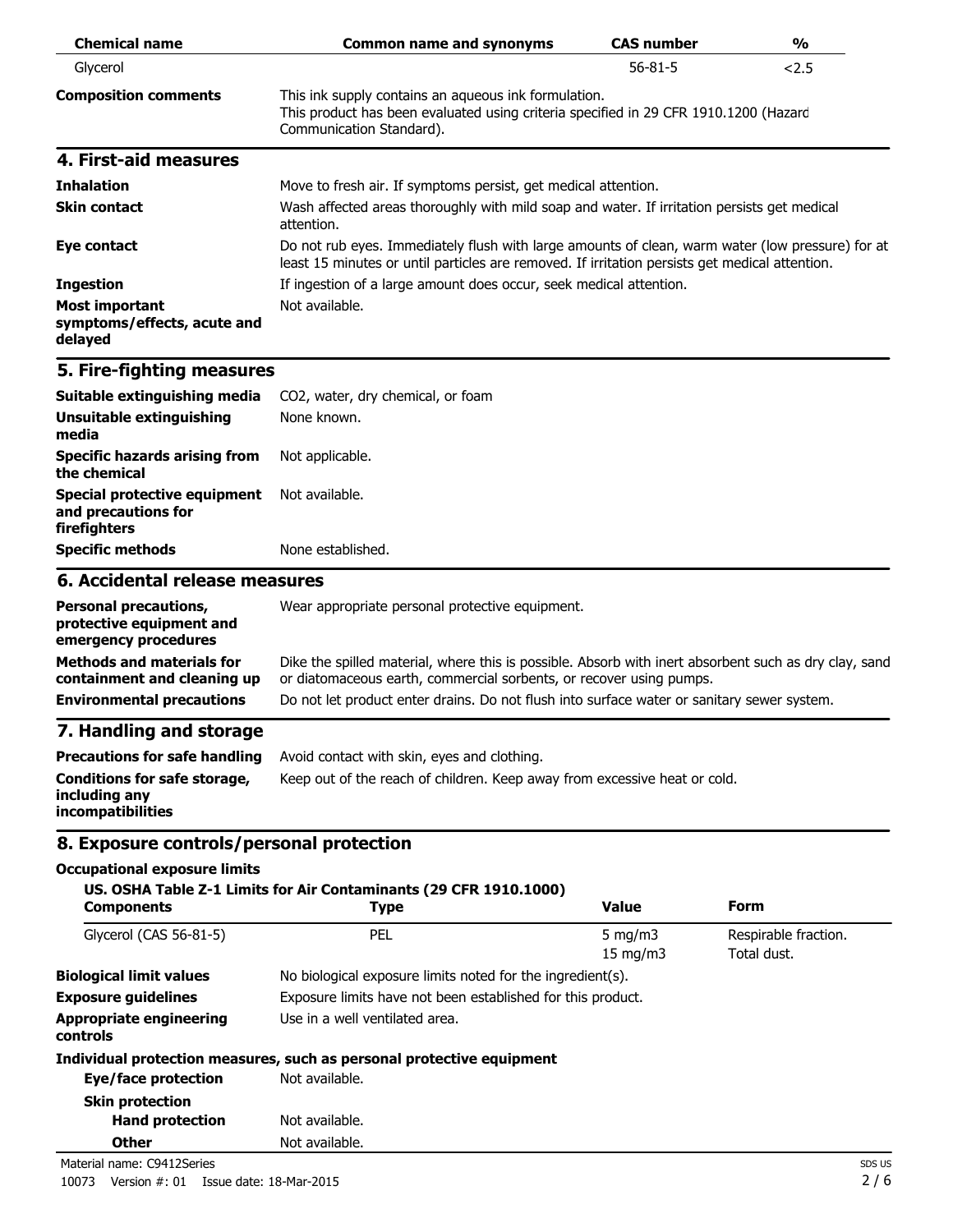| <b>Respiratory protection</b>     | Not available.                                                         |
|-----------------------------------|------------------------------------------------------------------------|
| <b>Thermal hazards</b>            | Not available.                                                         |
| General hygiene<br>considerations | Handle in accordance with good industrial hygiene and safety practice. |

# **9. Physical and chemical properties**

| <b>Appearance</b>                                 |                                                           |  |
|---------------------------------------------------|-----------------------------------------------------------|--|
| <b>Physical state</b>                             | Not available.                                            |  |
| Color                                             | Black.                                                    |  |
| Odor                                              | Not available.                                            |  |
| <b>Odor threshold</b>                             | Not available.                                            |  |
| рH                                                | 9.2                                                       |  |
| <b>Melting point/freezing point</b>               | Not available.                                            |  |
| <b>Initial boiling point and</b><br>boiling range | Not determined                                            |  |
| <b>Flash point</b>                                | > 200.0 °F (> 93.3 °C) Pensky-Martens Closed Cup          |  |
| <b>Evaporation rate</b>                           | Not determined                                            |  |
| <b>Flammability (solid, gas)</b>                  | Not available.                                            |  |
| Upper/lower flammability or explosive limits      |                                                           |  |
| Flammability limit - lower Not determined<br>(%)  |                                                           |  |
| <b>Flammability limit -</b><br>upper $(% )$       | Not available.                                            |  |
| <b>Explosive limit - lower</b><br>(%)             | Not available.                                            |  |
| <b>Explosive limit - upper</b><br>(9/6)           | Not available.                                            |  |
| Vapor pressure                                    | Not determined                                            |  |
| Solubility(ies)                                   |                                                           |  |
| <b>Solubility (water)</b>                         | Soluble in water                                          |  |
| <b>Partition coefficient</b><br>(n-octanol/water) | Not available.                                            |  |
| <b>Auto-ignition temperature</b>                  | Not determined                                            |  |
| <b>Decomposition temperature</b>                  | Not available.                                            |  |
| <b>Viscosity</b>                                  | Not available.                                            |  |
| <b>Other information</b>                          |                                                           |  |
| <b>Specific gravity</b>                           | $1 - 1.1$                                                 |  |
| <b>Other information</b>                          | For other VOC regulatory data/information see Section 15. |  |
| VOC (Weight %)                                    | $< 240$ g/l                                               |  |

## **10. Stability and reactivity**

| <b>Reactivity</b><br><b>Chemical stability</b><br><b>Possibility of hazardous</b><br>reactions | Not available.<br>Stable under recommended storage conditions.<br>Will not occur.                                                                                                            |
|------------------------------------------------------------------------------------------------|----------------------------------------------------------------------------------------------------------------------------------------------------------------------------------------------|
| <b>Conditions to avoid</b>                                                                     | Not available.                                                                                                                                                                               |
| <b>Incompatible materials</b>                                                                  | Incompatible with strong bases and oxidizing agents.                                                                                                                                         |
| <b>Hazardous decomposition</b><br>products                                                     | Upon decomposition, this product may yield gaseous nitrogen oxides, carbon monoxide, carbon<br>dioxide and/or low molecular weight hydrocarbons. hydrogen fluoride, fluorinated hydrocarbons |

## **11. Toxicological information**

**Symptoms related to the physical, chemical and toxicological characteristics** Not available.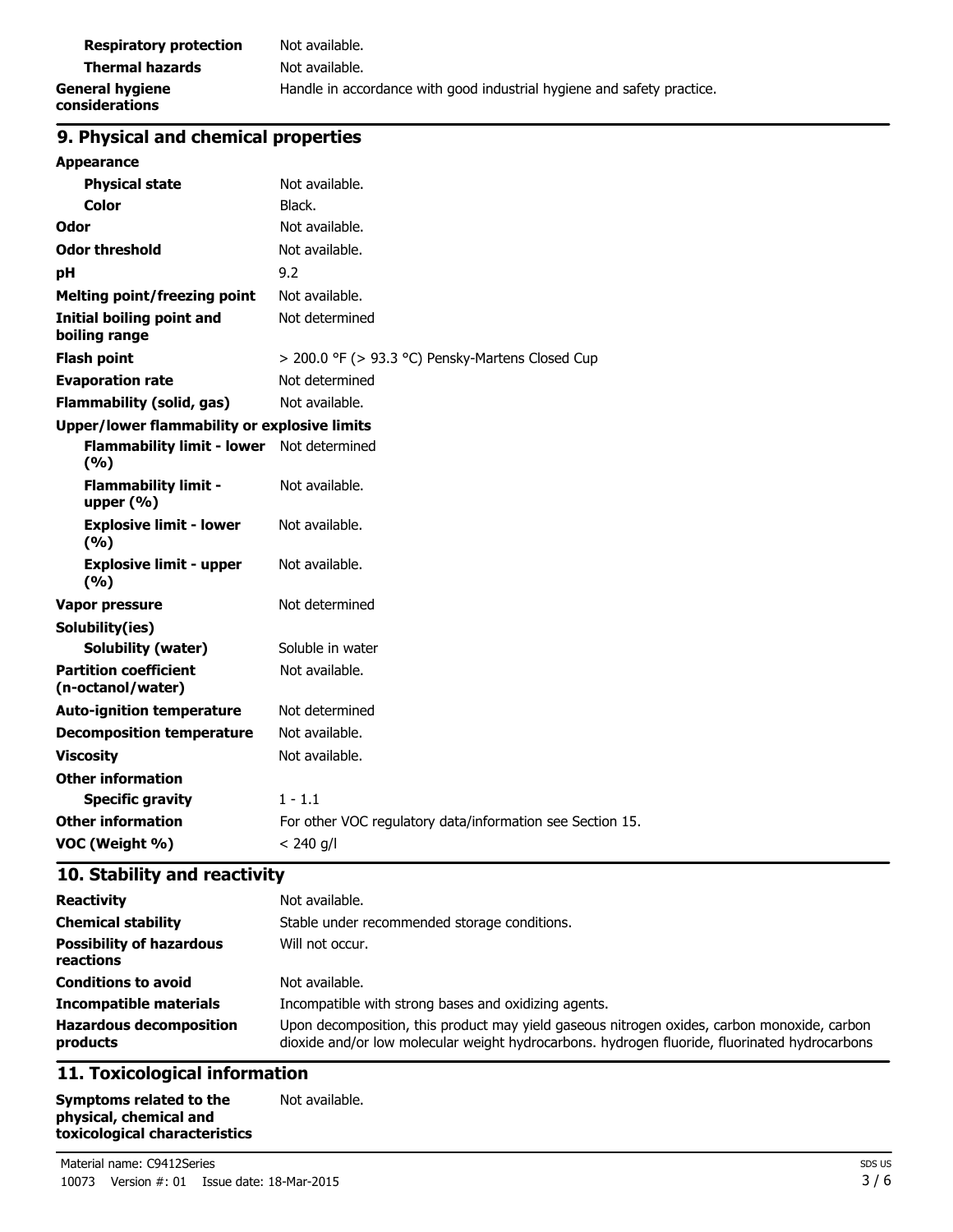| <b>Information on toxicological effects</b>                  |                                 |                                                                                                                                                                                                                                                                                                                                                                                                                |
|--------------------------------------------------------------|---------------------------------|----------------------------------------------------------------------------------------------------------------------------------------------------------------------------------------------------------------------------------------------------------------------------------------------------------------------------------------------------------------------------------------------------------------|
| <b>Acute toxicity</b>                                        |                                 | Based on available data, the classification criteria are not met.                                                                                                                                                                                                                                                                                                                                              |
| <b>Skin corrosion/irritation</b>                             |                                 | Based on available data, the classification criteria are not met.                                                                                                                                                                                                                                                                                                                                              |
| Serious eye damage/eye<br>irritation                         |                                 | Based on available data, the classification criteria are not met.                                                                                                                                                                                                                                                                                                                                              |
| <b>Respiratory or skin sensitization</b>                     |                                 |                                                                                                                                                                                                                                                                                                                                                                                                                |
| <b>Respiratory sensitization</b>                             |                                 | Based on available data, the classification criteria are not met.                                                                                                                                                                                                                                                                                                                                              |
| <b>Skin sensitization</b>                                    |                                 | Based on available data, the classification criteria are not met.                                                                                                                                                                                                                                                                                                                                              |
| <b>Germ cell mutagenicity</b>                                |                                 | Based on available data, the classification criteria are not met.                                                                                                                                                                                                                                                                                                                                              |
| Carcinogenicity                                              |                                 | Based on available data, the classification criteria are not met.                                                                                                                                                                                                                                                                                                                                              |
|                                                              | bound form in this preparation. | Carbon black is classified as a carcinogen by the IARC (possibly carcinogenic to humans, Group<br>2B) and by the State of California under Proposition 65. In their evaluations of carbon black, both<br>organizations indicate that exposure to carbon black, per se, does not occur when it remains<br>bound within a product matrix, specifically, rubber, ink, or paint. Carbon black is present only in a |
| <b>Reproductive toxicity</b>                                 |                                 | Based on available data, the classification criteria are not met.                                                                                                                                                                                                                                                                                                                                              |
| Specific target organ toxicity<br>- single exposure          |                                 | Based on available data, the classification criteria are not met.                                                                                                                                                                                                                                                                                                                                              |
| <b>Specific target organ toxicity</b><br>- repeated exposure |                                 | Based on available data, the classification criteria are not met.                                                                                                                                                                                                                                                                                                                                              |
| <b>Aspiration hazard</b>                                     |                                 | Based on available data, the classification criteria are not met.                                                                                                                                                                                                                                                                                                                                              |
| <b>Further information</b>                                   |                                 | Complete toxicity data are not available for this specific formulation<br>Refer to Section 2 for potential health effects and Section 4 for first aid measures.                                                                                                                                                                                                                                                |
| <b>Components</b>                                            | <b>Species</b>                  | <b>Test Results</b>                                                                                                                                                                                                                                                                                                                                                                                            |
| 2-pyrrolidone (CAS 616-45-5)                                 |                                 |                                                                                                                                                                                                                                                                                                                                                                                                                |
| <b>Acute</b>                                                 |                                 |                                                                                                                                                                                                                                                                                                                                                                                                                |
| Oral                                                         |                                 |                                                                                                                                                                                                                                                                                                                                                                                                                |
| LD50                                                         | Guinea pig                      | 6500 mg/kg                                                                                                                                                                                                                                                                                                                                                                                                     |

## **12. Ecological information**

| <b>Aquatic toxicity</b>                           | Not expected to be harmful to aquatic organisms. |                                                           |                              |  |
|---------------------------------------------------|--------------------------------------------------|-----------------------------------------------------------|------------------------------|--|
| <b>Ecotoxicity</b>                                |                                                  |                                                           |                              |  |
| <b>Product</b>                                    |                                                  | <b>Species</b>                                            | <b>Test Results</b>          |  |
| C9412Series (CAS Mixture)                         |                                                  |                                                           |                              |  |
| <b>Aquatic</b>                                    |                                                  |                                                           |                              |  |
| Acute                                             |                                                  |                                                           |                              |  |
| <b>Fish</b>                                       | <b>LC50</b>                                      | Fathead minnow (Pimephales promelas) > 750 mg/l, 96 hours |                              |  |
| <b>Components</b>                                 |                                                  | <b>Species</b>                                            | <b>Test Results</b>          |  |
| 2-pyrrolidone (CAS 616-45-5)                      |                                                  |                                                           |                              |  |
| Aquatic                                           |                                                  |                                                           |                              |  |
| Crustacea                                         | <b>EC50</b>                                      | Water flea (Daphnia pulex)                                | 13.21 mg/l, 48 hours         |  |
| Glycerol (CAS 56-81-5)                            |                                                  |                                                           |                              |  |
| <b>Aquatic</b>                                    |                                                  |                                                           |                              |  |
| <b>Fish</b>                                       | <b>LC50</b>                                      | Rainbow trout, donaldson trout<br>(Oncorhynchus mykiss)   | 51000 - 57000 mg/l, 96 hours |  |
| <b>Persistence and degradability</b>              | Not available.                                   |                                                           |                              |  |
| <b>Bioaccumulative potential</b>                  | Not available.                                   |                                                           |                              |  |
| Partition coefficient n-octanol / water (log Kow) |                                                  |                                                           |                              |  |
| 2-pyrrolidone                                     |                                                  | $-0.85$                                                   |                              |  |
| Glycerol                                          |                                                  | $-1.76$                                                   |                              |  |
| <b>Mobility in soil</b>                           | Not available.                                   |                                                           |                              |  |

Rat 6500 mg/kg

Material name: C9412Series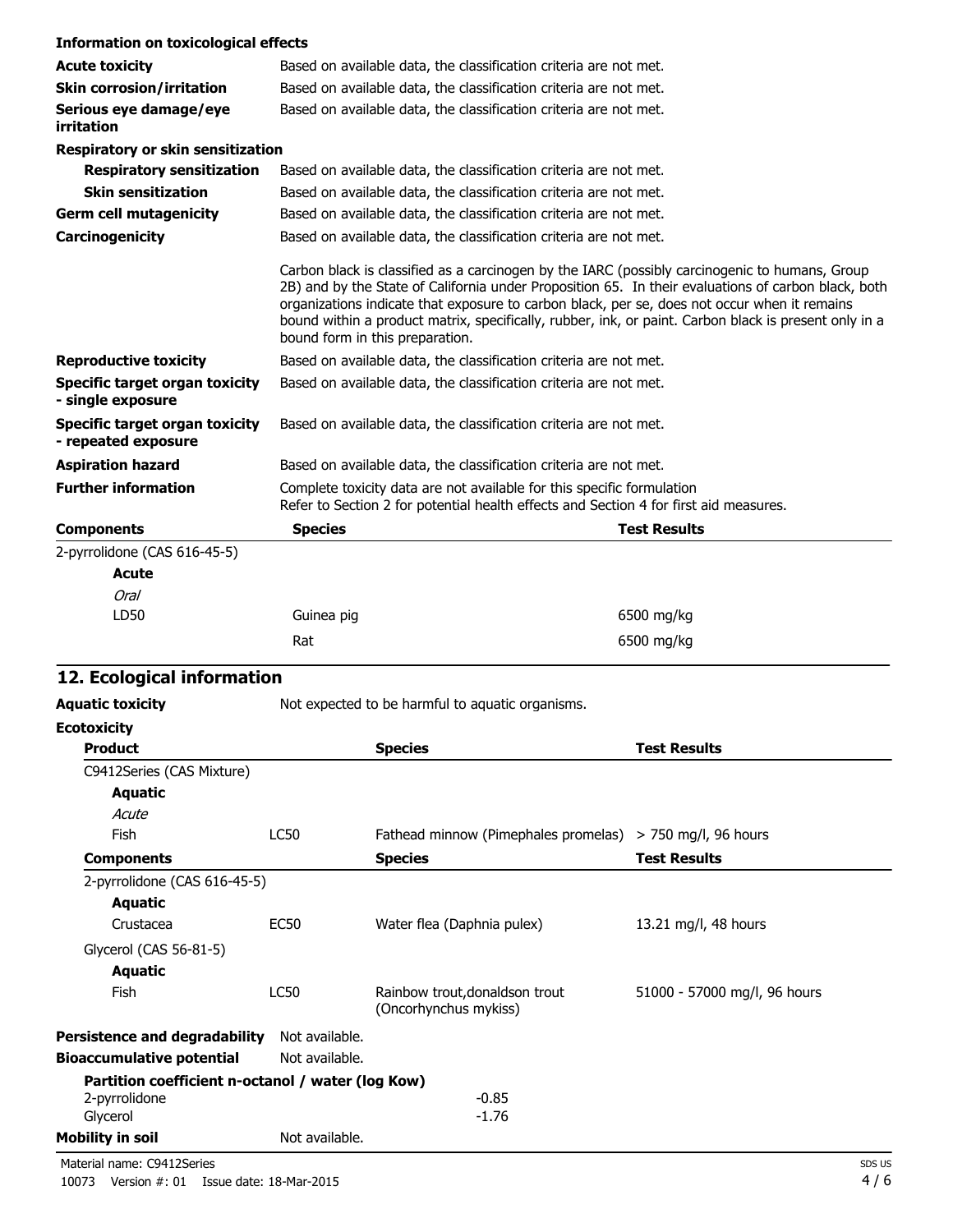## **13. Disposal considerations**

|  | <b>Disposal instructions</b> |
|--|------------------------------|
|--|------------------------------|

Do not allow this material to drain into sewers/water supplies. Dispose of waste material according to Local, State, Federal, and Provincial Environmental Regulations.

HP's Planet Partners (trademark) supplies recycling program enables simple, convenient recycling of HP original inkjet and LaserJet supplies. For more information and to determine if this service is available in your location, please visit http://www.hp.com/recycle.

### **14. Transport information**

#### **DOT**

Not regulated as dangerous goods.

## **IATA**

Not regulated as dangerous goods.

#### **IMDG**

Not regulated as dangerous goods.

#### **ADR**

Not regulated as dangerous goods.

**Further information** Not a dangerous good under DOT, IATA, ADR, IMDG, or RID.

## **15. Regulatory information**

#### **US federal regulations** US TSCA 12(b): Does not contain listed chemicals.

**TSCA Section 12(b) Export Notification (40 CFR 707, Subpt. D)**

Not regulated. **CERCLA Hazardous Substance List (40 CFR 302.4)**

Not listed.

#### **SARA 304 Emergency release notification**

Not regulated.

## **OSHA Specifically Regulated Substances (29 CFR 1910.1001-1050)**

Not listed.

#### **Superfund Amendments and Reauthorization Act of 1986 (SARA)**

No

**Hazard categories** Immediate Hazard - No Delayed Hazard - No Fire Hazard - No Pressure Hazard - No Reactivity Hazard - No

#### **SARA 302 Extremely hazardous substance**

Not listed.

**SARA 311/312 Hazardous chemical**

#### **Other federal regulations**

**Safe Drinking Water Act (SDWA)** Not regulated.

#### **US state regulations**

#### **US. Massachusetts RTK - Substance List**

2-pyrrolidone (CAS 616-45-5) Glycerol (CAS 56-81-5)

## **US. New Jersey Worker and Community Right-to-Know Act**

## Glycerol (CAS 56-81-5)

## **US. Pennsylvania Worker and Community Right-to-Know Law**

2-pyrrolidone (CAS 616-45-5) Glycerol (CAS 56-81-5)

## **US. Rhode Island RTK**

Not regulated.